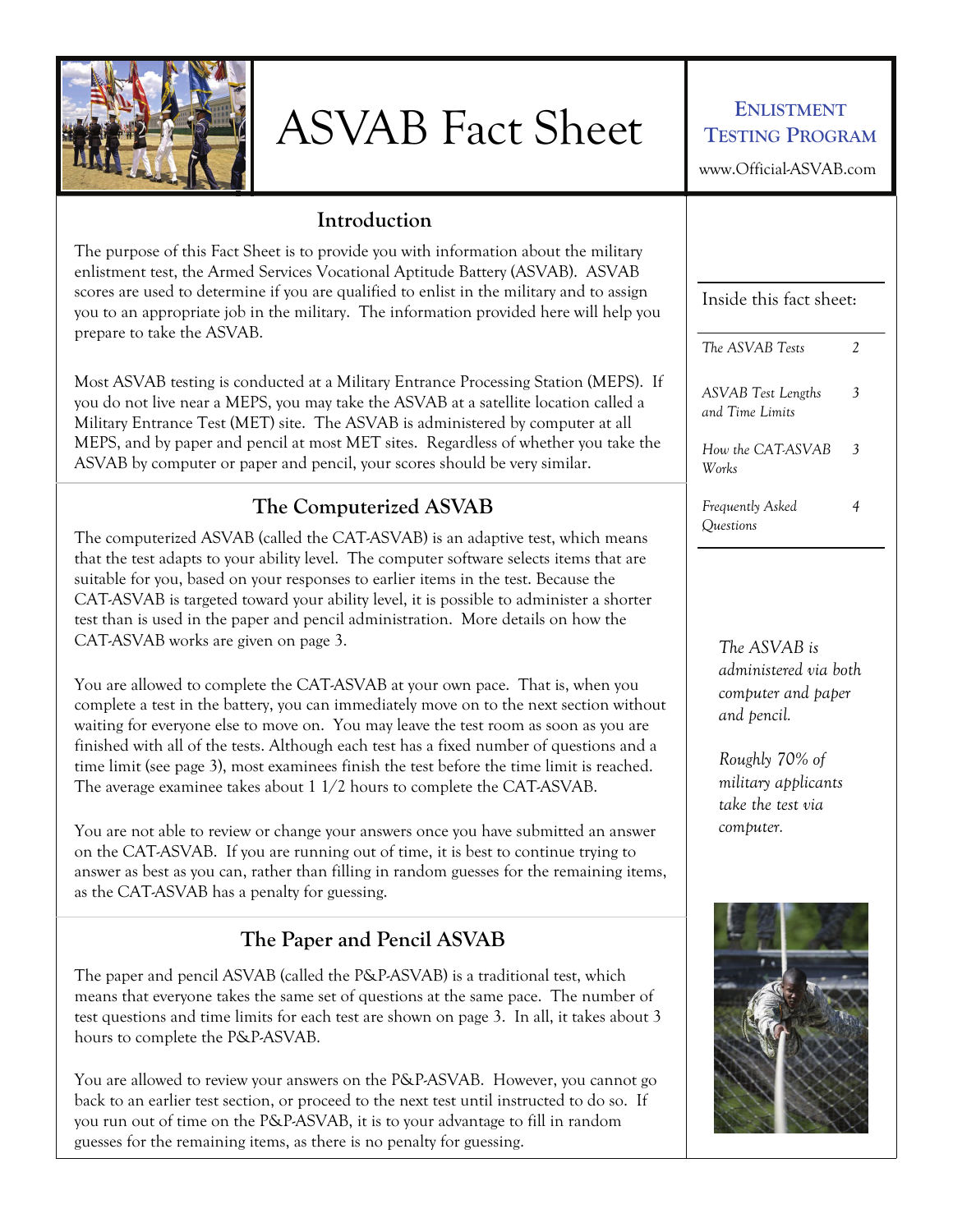## **The ASVAB Tests**

The ASVAB tests are designed to measure aptitudes in four domains: Verbal, Math, Science and Technical, and Spatial. The table below describes the content of the ASVAB tests. The tests are presented in the order in which they are administered.

| Test                               | Description                                                                                                              | Domain            |  |
|------------------------------------|--------------------------------------------------------------------------------------------------------------------------|-------------------|--|
| General Science (GS)               | Knowledge of physical and biological<br>sciences                                                                         | Science/Technical |  |
| Arithmetic Reasoning (AR)          | Ability to solve arithmetic word<br>problems                                                                             | Math              |  |
| Word Knowledge (WK)                | Ability to select the correct meaning of<br>a word presented in context and to<br>identify best synonym for a given word | Verbal            |  |
| Paragraph Comprehension (PC)       | Ability to obtain information from<br>written passages                                                                   | Verbal            |  |
| Mathematics Knowledge (MK)         | Knowledge of high school mathematics<br>principles                                                                       | Math              |  |
| Electronics Information (EI)       | Knowledge of electricity and<br>electronics                                                                              | Science/Technical |  |
| <sup>†</sup> Auto Information (AI) | Knowledge of automobile technology                                                                                       | Science/Technical |  |
| <sup>†</sup> Shop Information (SI) | Knowledge of tools and shop<br>terminology and practices                                                                 | Science/Technical |  |
| Mechanical Comprehension (MC)      | Knowledge of mechanical and physical<br>principles                                                                       | Science/Technical |  |
| Assembling Objects (AO)            | Ability to determine how an object will<br>look when its parts are put together                                          | Spatial           |  |



*The CAT-ASVAB was implemented after 20 years of extensive research and evaluation.* 



† AI and SI are administered as separate tests in the CAT-ASVAB, but combined into one single score (labeled AS). AI and SI are combined into one test (AS) in the P&P-ASVAB. Scores on the combined test (AS) are reported for both the CAT-ASVAB and P&P-ASVAB.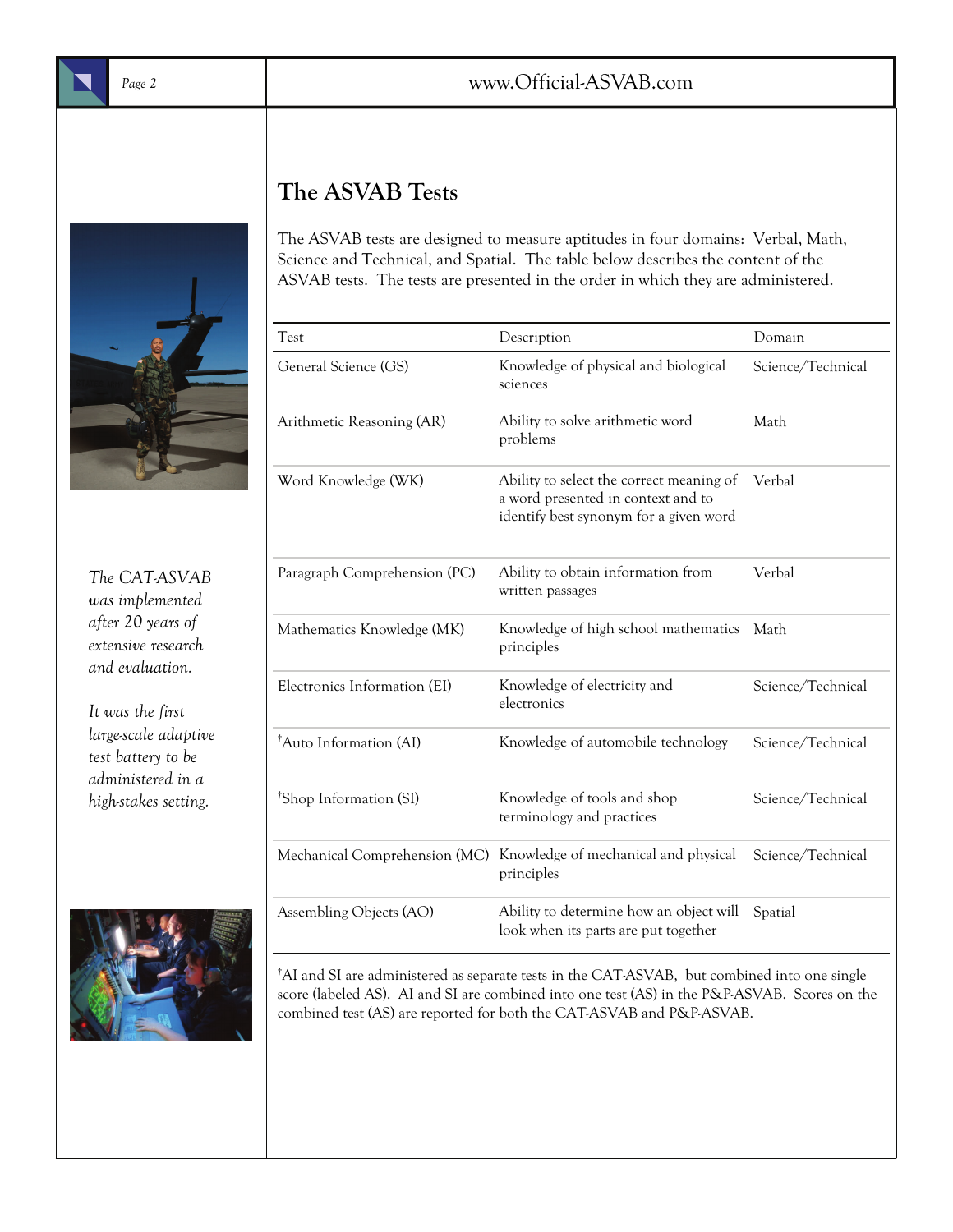## **ASVAB Test Lengths and Time Limits**

| CAT-ASVAB   |               | P&P-ASVAB   |           |               |             |
|-------------|---------------|-------------|-----------|---------------|-------------|
| <b>Test</b> | Test Length   | Time Limit  | Test      | Test Length   | Time Limit  |
| <b>GS</b>   | 15 Questions  | 10 Minutes  | <b>GS</b> | 25 Questions  | 11 Minutes  |
| AR          | 15 Questions  | 55 Minutes  | AR        | 30 Questions  | 36 Minutes  |
| WK          | 15 Questions  | 9 Minutes   | WК        | 35 Questions  | 11 Minutes  |
| PC          | 10 Questions  | 27 Minutes  | PC        | 15 Questions  | 13 Minutes  |
| МK          | 15 Questions  | 23 Minutes  | МK        | 25 Questions  | 24 Minutes  |
| EI          | 15 Questions  | 10 Minutes  | EI        | 20 Questions  | 9 Minutes   |
| AI          | 10 Questions  | 7 Minutes   | <b>AS</b> | 25 Questions  | 11 Minutes  |
| SI          | 10 Questions  | 6 Minutes   | МC        | 25 Questions  | 19 Minutes  |
| МC          | 15 Questions  | 22 Minutes  | AO.       | 25 Questions  | 15 Minutes  |
| AO          | 15 Questions  | 17 Minutes  | Total     | 225 Questions | 149 Minutes |
| Total       | 135 Questions | 173 Minutes |           |               |             |

| <b>P&amp;P-ASVAB</b> |               |             |  |
|----------------------|---------------|-------------|--|
| Test                 | Test Length   | Time Limit  |  |
| GS                   | 25 Questions  | 11 Minutes  |  |
| AR                   | 30 Questions  | 36 Minutes  |  |
| WK                   | 35 Questions  | 11 Minutes  |  |
| PС                   | 15 Questions  | 13 Minutes  |  |
| МK                   | 25 Questions  | 24 Minutes  |  |
| ΕI                   | 20 Questions  | 9 Minutes   |  |
| AS                   | 25 Questions  | 11 Minutes  |  |
| МC                   | 25 Questions  | 19 Minutes  |  |
| AO                   | 25 Questions  | 15 Minutes  |  |
| Total                | 225 Questions | 149 Minutes |  |



*Typically in the CAT-ASVAB, if an examinee answers an item incorrectly, an easier item is selected to be administered next.* 

*Likewise, if an examinee answers an item correctly, then a harder item is selected to be administered next.* 



## **How the CAT-ASVAB Works**

In the CAT-ASVAB, you receive a test that is tailored toward your abilities. Items are selected for administration from a pool of items. After each item is administered, information is collected and evaluated, and the item best suited for your estimated ability level is selected to be administered next.

The item selection process for the CAT-ASVAB is illustrated in the figure to the right. Typically, if you answer an item incorrectly, an easier item is selected to be administered next. If you answer correctly, then a harder item is selected to be administered next.

The branching used in the CAT-ASVAB ensures that you will be administered items best suited to your abilities.